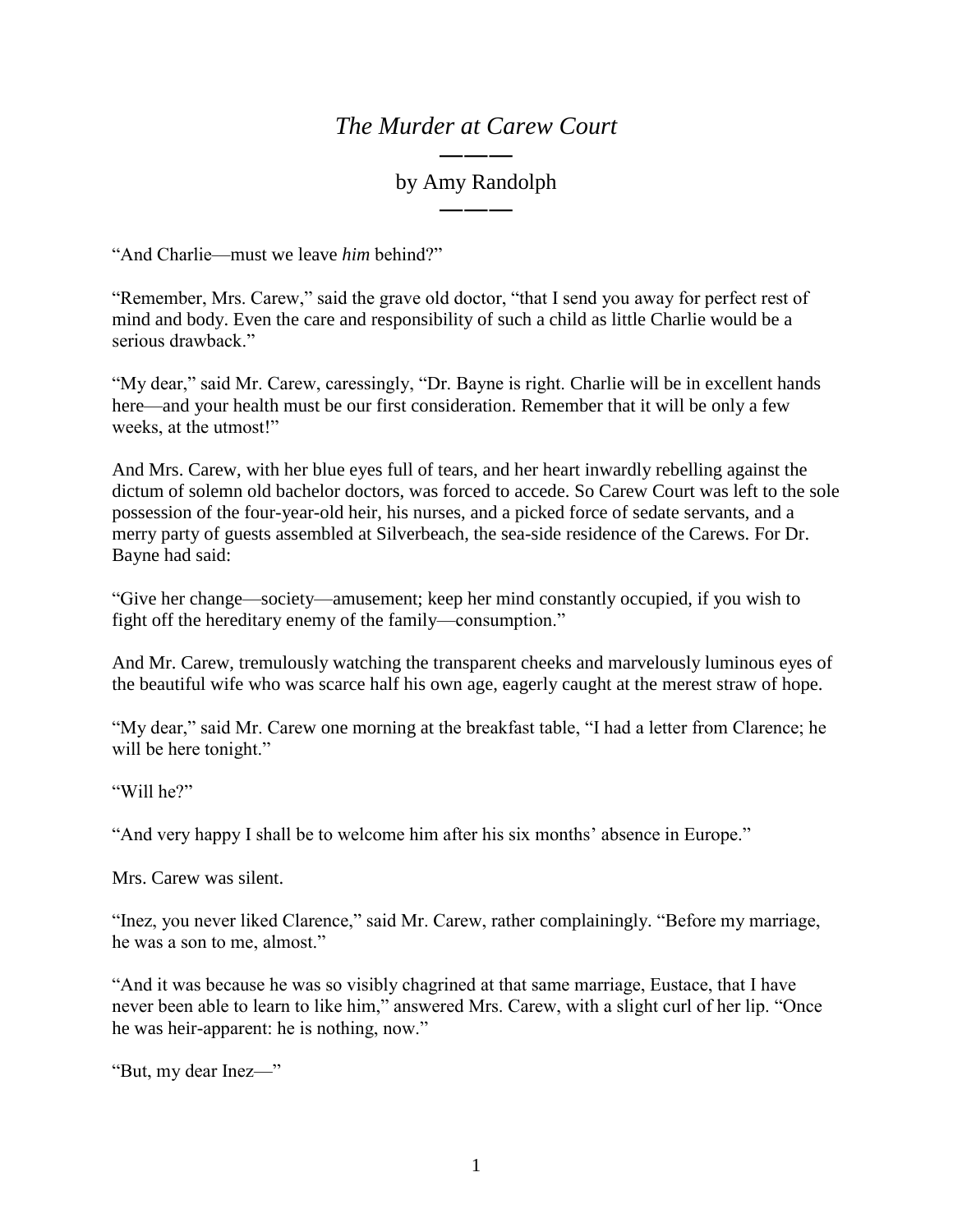"But, my dear Eustace," laughed the young wife, "I will do my best to welcome your nephew; but I really think he has no business to ruffle the serenity of this magnificent June morning. Let us arrange the preliminaries of tomorrow's picnic with our guests, before the breakfast table circle is broken up."

And her face of pretty pleading checked the words of remonstrance that were evidently trembling on Mr. Carew's dignified lips.

"She is but a child," he said to himself, "a beautiful, wayward child—let her have her own way."

It was nearly sunset; the long shadows from antique statue and shapely cedar were stretching themselves across the lawn, and the delicious salt air from the sea was beginning to spread a refreshing coolness through the sultry apartments, when Mrs. Carew came bounding into the apartment—a library, with French windows opening upon the piazza—where her husband and several of his guests were sitting. She was wonderfully beautiful, with the pale brown curls floating back from her forehead, her blue eyes glowing like sapphire stars, and a rosy spot of color on each cheek.

"Where is he, Eustace? Where have you hidden him? and when did he come? Oh, speak quickly! do not keep me in suspense!"

She clasped one hand eagerly over her heart as she spoke, looking from one to the other with a face of smiling eagerness. Eustace Carew rose from his seat, in surprise.

"My dear, I do not understand you. Who is *he*?"

"Why Charlie, of course," she answered petulantly.

"Charlie, my love? Our son Charlie? He is at Carew Court."

"He is *not* at Carew Court; he is here!" she answered eagerly. "I saw him just now standing in the hall doorway, with his little apron full of flowers, and the sunshine full upon his golden curls—my Charlie. And when I sprang forward to sieze him in my arms, he was not there. Oh, Eustace, I know how it is; you have waited to surprise me, and—and—but I am calm now—I am prepared—tell them to bring him to me!"

Mr. Carw looked in blank surprise and dismay from his pale and excited wife to the astonished guests at his side.

"Inez," he began, "calm yourself, my love. This is really an extraordinary instance of hallucination which I am entirely unable to account for. Charlie is not here; it is simply impossible that he should be here. No train is due until eight; it is now but a few minutes past four. You have been asleep, my dear, and the child's image has mingled with your dreams."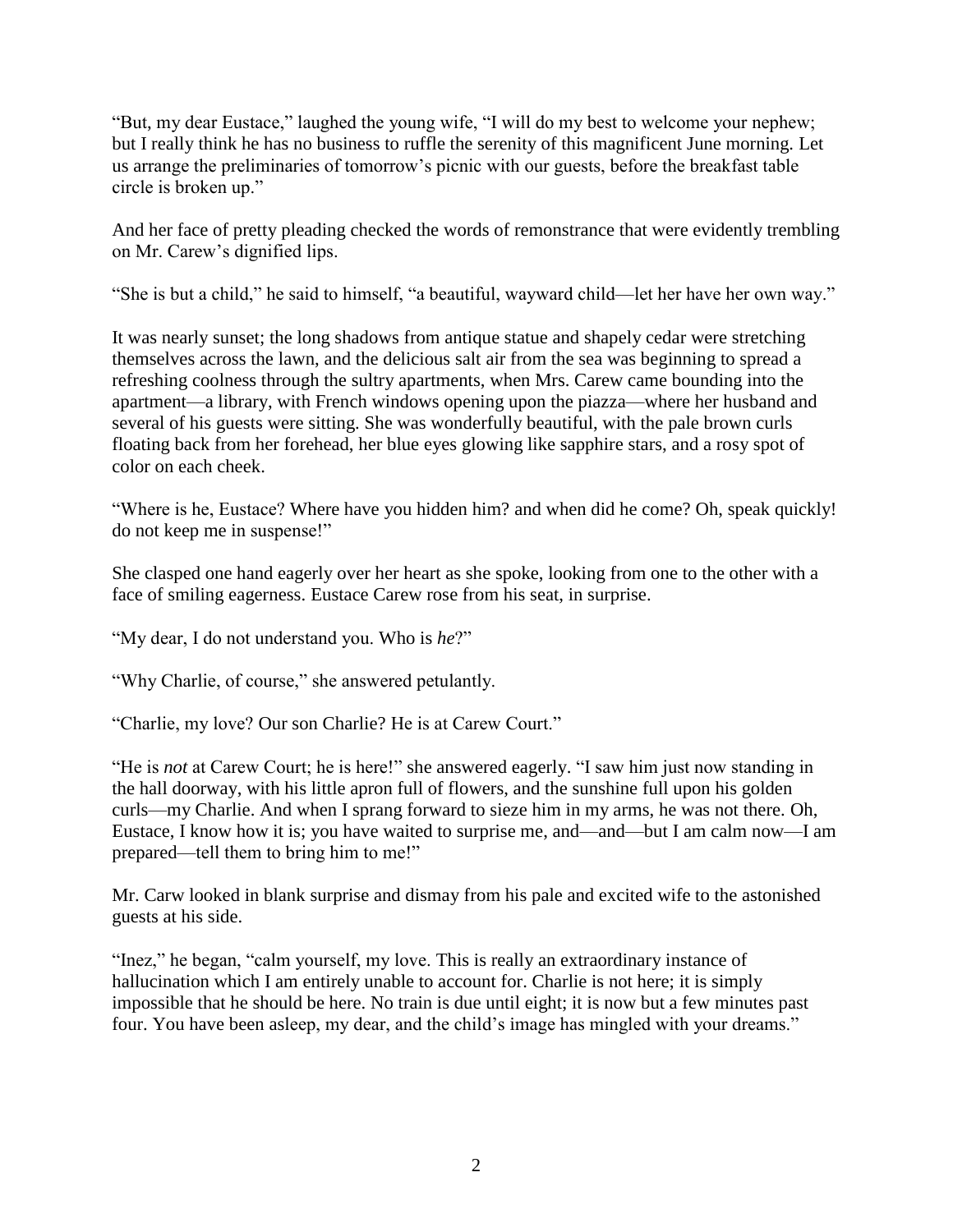The house was searched, and servants and guests were alike questioned, however, before Mrs. Carew would be satisfied that Charlie was really not in the house. Then she sank on a chair, pale and trembling.

"Eustace," she cried, passionately, "if that was not my Charlie, alive and in the body, it was his spirit. Something has happened to my boy! Oh, let us go to Carew Court now—this instant!"

"My love," said moderate Mr. Carew, "you must be crazy. Go to Carew Court upon such a mere fancy as this—and no possible way of reaching it until tomorrow morning! There is but one train a day, and—"

"Then telegraph," she eagerly interrupted. "Eustace, I shall die if I am left in this horrible suspense all night!"

"Certainly, I will telegraph, Inez, at once, if you think it would be such a relief to your mind, although I myself think it an unnecessary precaution."

The evening train brought an addition to the company assembled at Silverbeach—Mr. Clarence Carew, a tall, sickly looking young man, with a face of true scholarly pallor, and a sort of stereotyped smile upon his countenance. Mr. Carew welcomed him warmly.

"We are glad to see you once more among us, Clarence, my boy," he said cordially.

While Inez let her cold hand rest one instant in his grasp, murmuring a few mechanical words of courtesy, in reply to his voluble greeting.

"By the way, uncle," he said, turning to the elder Mr. Carew, "I have a telegraphic despatch for you, which was handed me at the station."

"A telegraphic despatch!" Inez echoed the words almost in a scream, as she caught it from Clarence Carew's grasp and tore it eagerly open.

The next instant, with a scream that rang through the hall and corridor, with awful distinctness, she sank fainting on the floor. Mr. Carew seized the despatch she had dropped, and read, with eyes before which the fatal writing seemed to swim:

"Come at once. Charlie fell over the precipice in the ravine this afternoon at about four o'clock, and was killed instantly."

The telegram was signed by an aged female friend of the family who had been left in a sort of general charge of Carew Court.

We draw a veil over the confusion and consternation that followed; but the next day Silverbeach was closed and silent—the gay company dispersed; the host and hostess at Carew Court, where only a little coffin remained of the merry laughing child they had left behind so few days ago.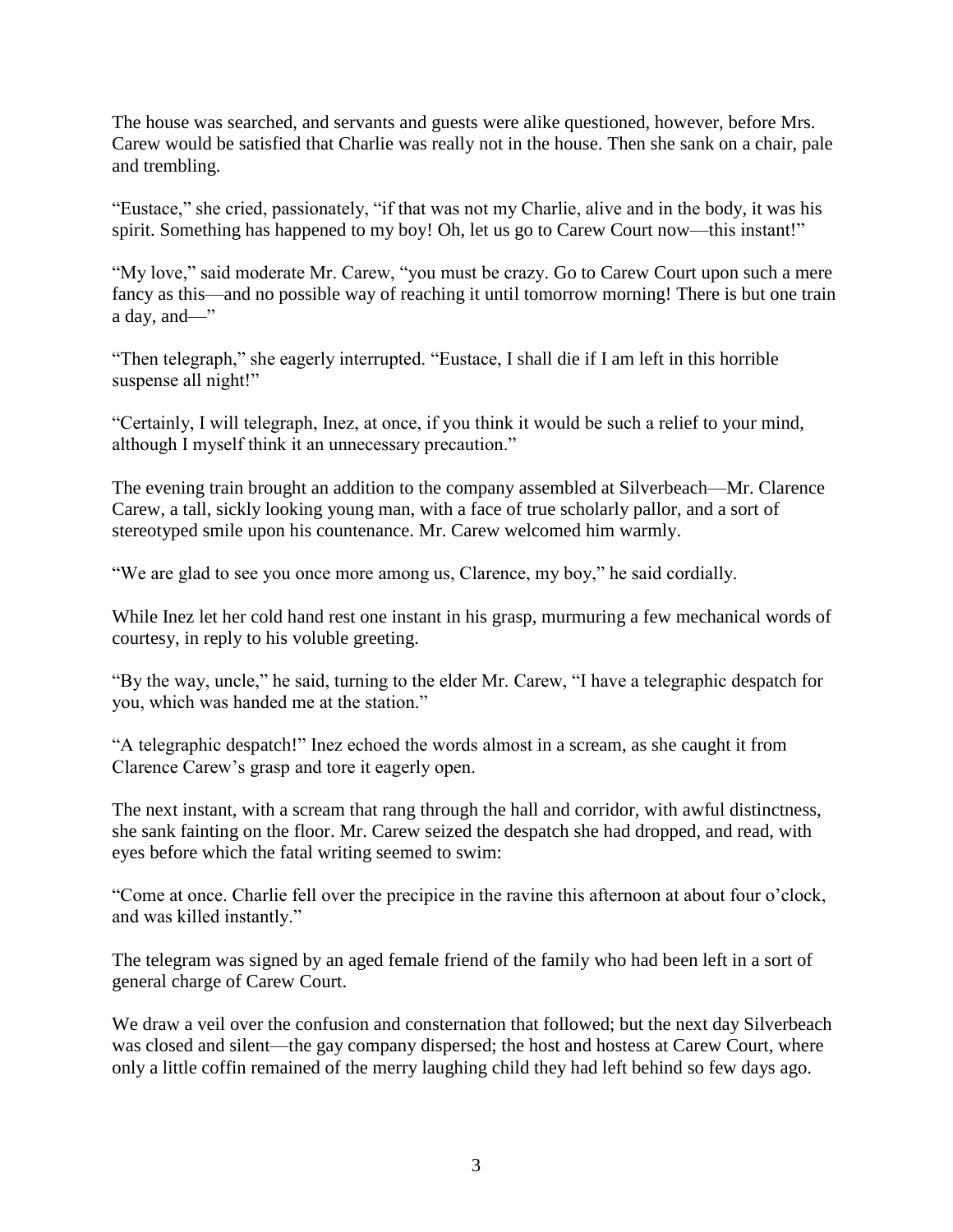While Clarence Carew, walking up and down the broad paved terrace, with drooping head, and hands tightly clasped behind his back, kept murmuring to himself:

"Heir to Carew Court—heir to Carew—in spite of fate and destiny! My blue-eyed, scornful lady aunt can hardly help herself *now*!"

And the old nurse, when she heard Mrs. Carew's tale of the golden-haired vision she had seen smiling at her, with its apron full of flowers, shook her head, sagely.

"Yes, yes, honey, de Carews always was a wonderful family for seein' ghosts, and he *was* pickin' wild flowers, bless his little heart, when he met his death. It's *him* you seed, sure 'nough, Mrs. Carew, ma'am—his sperrit, goin' home."

And to this mere straw of consolation Mrs. Carew clung with an eagerness that threatened to become almost a monomania, while the presence of Clarence Carew, now once more heir apparent to the riches of the Court and Silverbeach, became more distasteful than ever to her.

"My love, you are prejudiced," said poor Eustace, on whose brow deep wrinkles were ploughed and whose hair was fast turning white.

 $\overline{\phantom{a}}$ 

"I cannot help it,' said Inez, with a sort of sad energy. "I *hate* that man!"

"Please, sir, a note for Mrs. Carew."

It was a ragged little girl with swarthy, sunburned skin, and hair hanging in elf-locks over her eyes that had crossed the peaceful current of Mr. Clarence's daily promenade upon the terrace.

"Ah? for Mrs. Carew? Give it to me, and here is a penny for your trouble, my little girl. I will see that it is given to Mrs. Carew."

But the elf-locks shook her head.

"Please, sir, I was to give it into Mrs. Carew's own hands."

"But I am Mrs. Carew's nephew."

The child pressed resolutely on to where the flutter of a white dress among the shrubbery, some distance beyond, betokened the presence of a woman, leaving Mr. Clarence somewhat discomfited.

"Are you Mrs. Carew, ma'am?" asked the child, pressing up close to the pale lady in the white dress.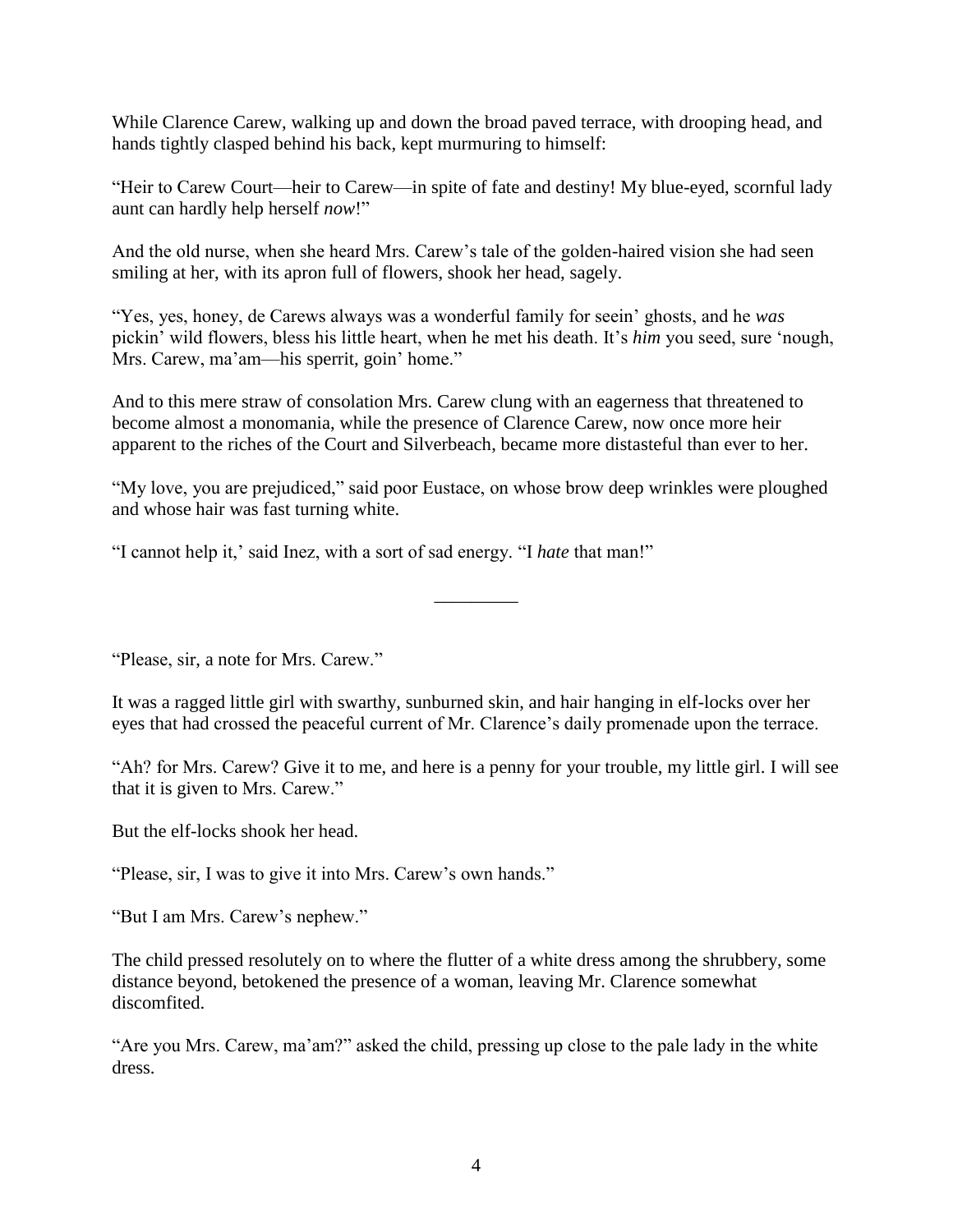"Yes; what do you want, my child?"

"Mammy told me to give this note into your own hands."

And she held up a greasy slip of paper.

Mrs. Carew unfolded it, and read with surprise the following words:

"If you want to hear how your boy died, come to the keeper's lodge at ten tonight—alone, and tell nobody."

"Did your mother write this?" she questioned.

"Yes, ma'am."

"Is your mother the lodge-keeper's wife?"

"No, ma'am—she's her cousin; we came from Pennsylvany last May."

Mrs. Carew hurriedly dropped a silver coin in the child's hand, and concealing the note in her dress, hurried to the house to think over this strange message.

At ten o'clock that night, a soft tap came to the lodge door, and it was quietly opened.

"I am Mrs. Carew," said the lady, drawing her shawl closer round her shoulders; "what have you to tell me?"

The lodge-keeper's wife came curtseying forward.

"To be sure, ma'am, it's my cousin, Mrs. Tripler *would* trouble you to come down here; she's just gettin' the better of a long illness, and couldn't come to you, or else sure she knows her place better, ma'am."

"Let me see her."

The keeper's wife threw open the door, and ushered Mrs. Carew into a small, stifling bedroom, where a woman sat, propped up with pillows.

"Just leave us alone a bit, Polly," said she, as she beckoned Mrs. Carew to a chair; and Polly, nodding good-humouredly, disappeared.

"And now what have you to tell me?" said Mrs. Carew, bending eagerly over the pillows.

"This—and I should have told it before, but I have been very sick—I took cold in them damp woods the very day, and I've had rheumatic fever since, and been at death's door. Listen, Mrs. Carew. The tenth of June—you remember it, don't you?"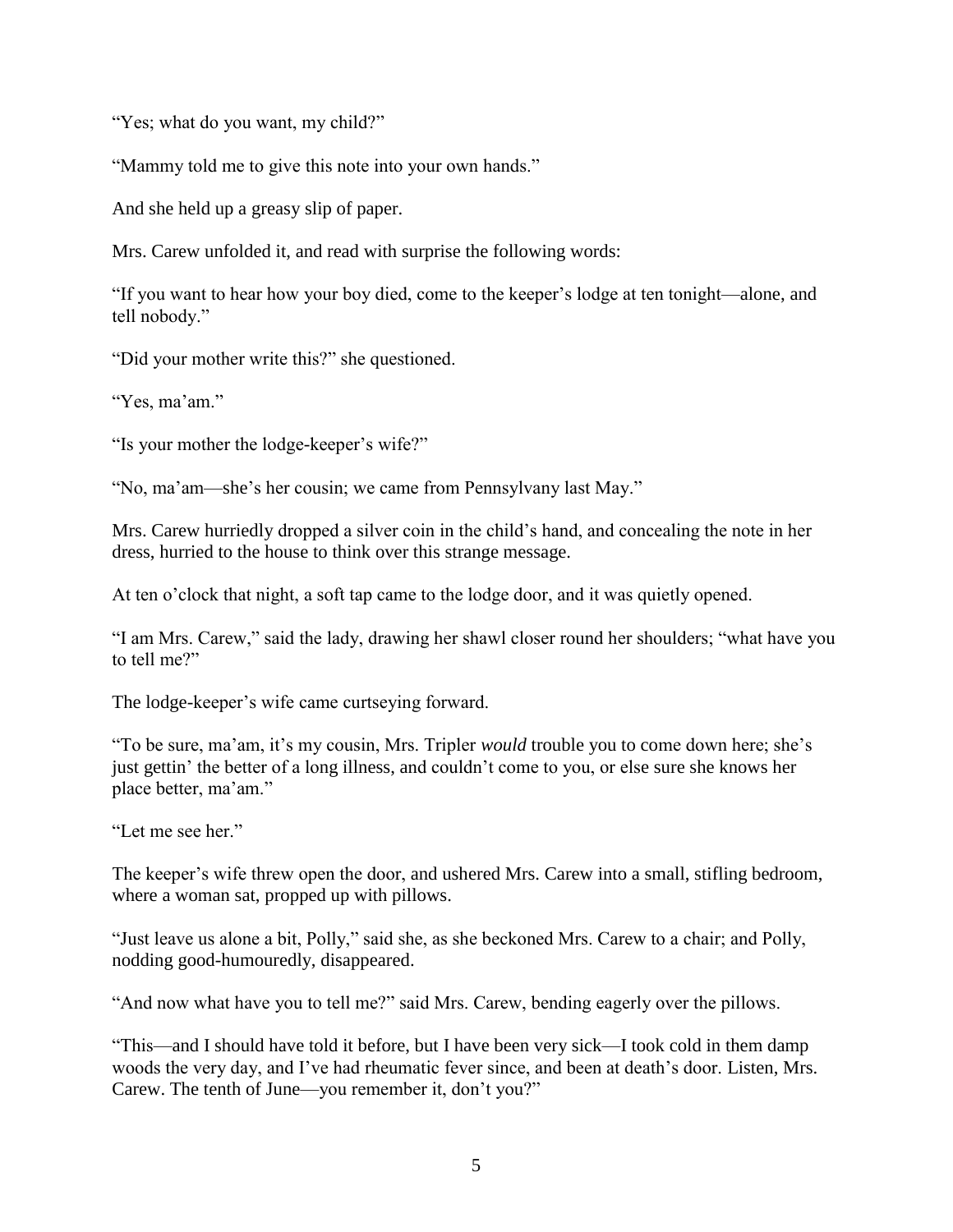## "Remember it!"

Mrs. Carew's low groan only answered the question.

"Well, it was the afternoon o' the tenth of June, and I had gone out into the woods by the precipice to gather roots to make a healing drink I sometimes sell—for I am poor, Mrs. Carew, and poor people have to do 'most any way to make both ends meet—and I was diggin' away under a lot o' tangled bushes, when I heard footsteps—a child's little uneven footsteps and a man's. I kind o' straightened up, and listened without bein' seen, for I was in my old, ragged calico dress, and ne'er a shoe to my feet. But I could *see*, and ma'am, it was your curly haired boy, with his apron full of wild flowers and weeds; and the tall man—it was that yellow faced young man at the Court; Mr. Clarence, my cousin says they call him—stepped out of a sudden from the path that comes t'other way. And the little child, scared-like, as was only natural, you know, steps back, just on the edge of them cruel, steep rocks. Then I starts to spring out of my hidin' place and save him, but the young man was quicker yet, and as the child catches for dear life at a cedar bush, growin' out o' the cracks in the rocks, he stoops over and—"

She stopped, and covered her eyes with her hands.

"It's no use; I can't shut out the ugly sight, nor the cry that went through and through my heart. I thought he was goin' to lift the child up, but instead, oh, ma'am, he tore the little clinging hands away, and it fell down, down; and he straightens himself and looks down a minute, when you may believe all was still enough by that time, and he mutters somethin' under his breath, and turns round, with such an evil smile on his face, and such livid eyes, oh, ma'am, I ought to ha' screamed and caught at him, but them eyes fairly burnt the strength out o' me. He might have hurled me after the innocent child—he *would* have done it, I solemnly believe. And then he swung himself down to the ledge below, where the path leads to the high road, and disappeared. And I crept tremblin' down, and just then, among the leaves, was a shinin' gold pencil-case, with his name on it, had dropped somehow out of his pocket. Here it is, ma'am."

With trembling hand she laid the trinket on Mrs. Carew's ice-cold palm.

"And then the servants' voices sounded, callin' 'Charlie!' 'Charlie!' and somehow I can't remember any o' the rest, except findin' myself on the bed here; and Polly, good soul, frettin', because, she said, some vine had poisoned me in the woods. Now, you know all, ma'am."

She closed her eyes and turned her face to the pillow with a low sigh of exhaustion. Mrs. Carew rose, very pale, but with every feature as rigid as iron.

"I knew it! I felt it!" she gasped; "and now for revenge!"

She returned to Carew Court with footsteps fleeter than those of the wild antelope's. Dr. Bayne was at once sent for, with directions to visit the sick woman at once. Inez knew what a powerful instrument she would be as a witness; and then, closeted with her husband, she told him the whole story.